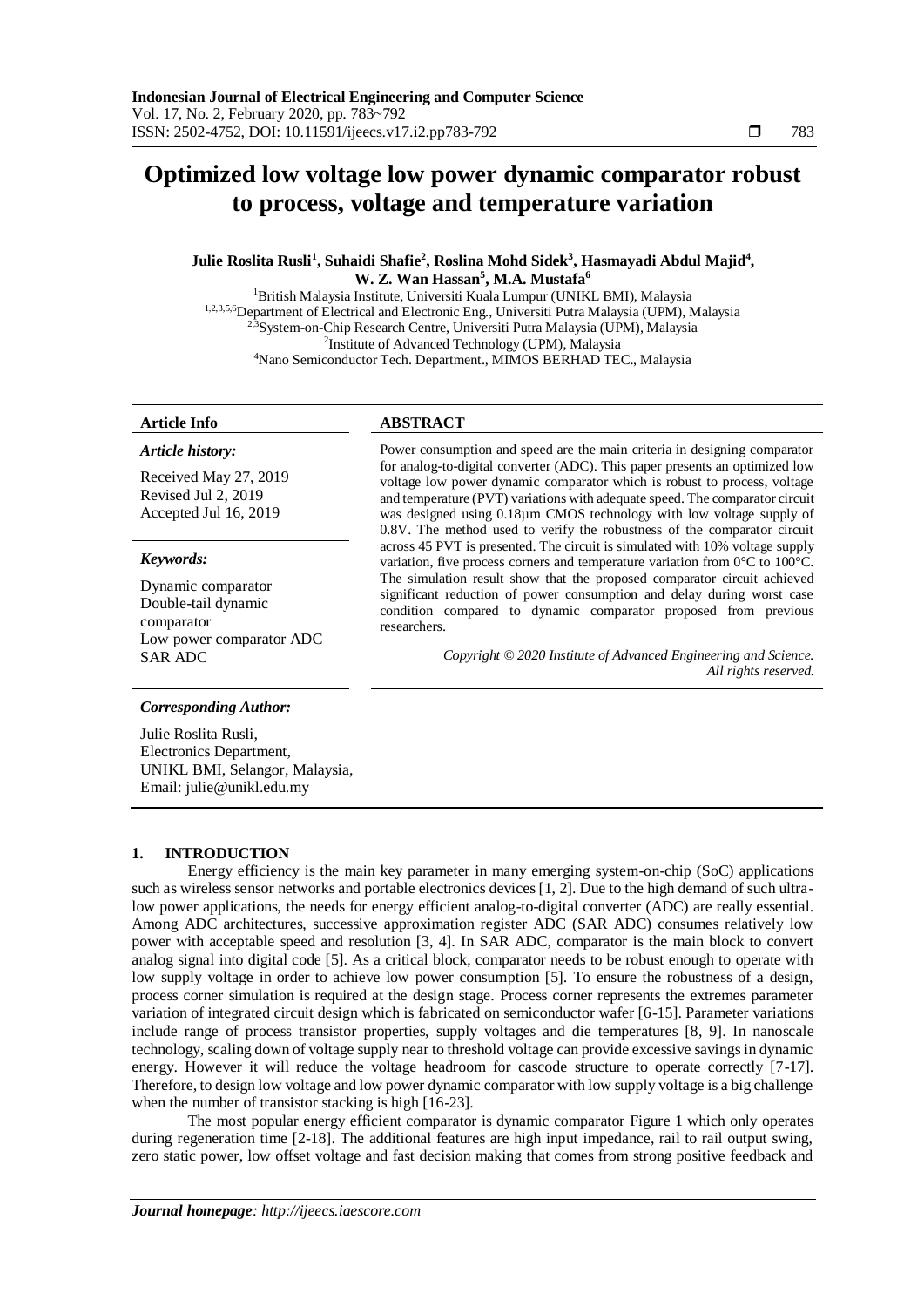differential input architecture [1-22]. However, this topology requires high supply voltage to operate the circuit because numbers of transistors stacking are high. For this reason, this topology is perceived to be unsuitable for ultra-dep sub-micrometer CMOS technology with limited supply voltage and small voltage headroom. To overcome these issues, in [10], had proposed double-tail dynamic comparator with double-tail topology by splitting the pre-amplifier and latching stage Figure 2(a). The objective is to reduce the number of stacking transistor and at the same time improve the current flow in the small voltage headroom [1, 10, 24]. However, this topology consumes high power consumption because of pre-amp and latching stage operates at the same duration [1]. Further, the two phase latching clock method also contributes to high energy consumption, large die area and increase delay at regeneration time [12]. In [12], proposed modification of double-tail dynamic comparator which is known as pseudo differential dynamic comparator Figure 2(b). The tail transistor in latching stage was removed and only one clock phase is required to trigger the circuit. In this topology, the skew between two phases of latching clock has been eliminated and at the same time, the offset voltage can be reduced [10]. However this topology consumes high power consumption due to additional reset transistors in the circuit.

In [10] and [12], have proposed dynamic comparators with optimization on power consumption and speed. However, there are no details verification result over 45 process corners variation that have been recorded. This paper presents a new low power low voltage dynamic comparator which is robust to 45 process corners variation as shown in Section 2. A verification method used to verify the robustness of proposed comparator over 45 process corner variation is explained in Section 3. The process corner simulation result and performance comparison over PVT variation of proposed comparator. In [10] and [12], comparator is presented in Section 4. For simulation, 0.18µm CMOS technology at 0.8 supply voltage (VDD) and 0.4 voltage common mode (VCM) is set and PMOS is used as differential input transistor.



Figure 1. Schematic diagram of the conventional dynamic comparator

## **2. DESIGN METHODOLOGY**

#### **2.1. Conventional Double-Tail Dynamic Comparator**

The first double-tail dynamic comparator was proposed by *Schinkel in 2007* Figure 2(a)*.* In this topology, the number of stacking transistor was reduced by splitting pre-amplifier and latching stage. By introducing two stages dynamic comparator or double-tail dynamic comparator, individual tail transistors *Mtail1* and *Mtail2* are used in pre-amp and latching stages. The *Mtail1* at latching stage enables the large current to enhance latching speed while *Mtail2* allows small current flow at pre-amp stage to achieve low offset voltage at input comparator [10]. This comparator circuit operates in two conditions; reset phase and regeneration phase. During reset phase, CLK = VDD both *Mtail* are in OFF condition, transistors *M5*/*M6* reset node *fm* / *fp* to GND and pull OUTP /OUTM to VDD. In regeneration phase, CLK = GND both *Mtail* are turned ON, transistors *M5*/*M6* are turned OFF and voltage at node *fm /fp* start to drop with the rate of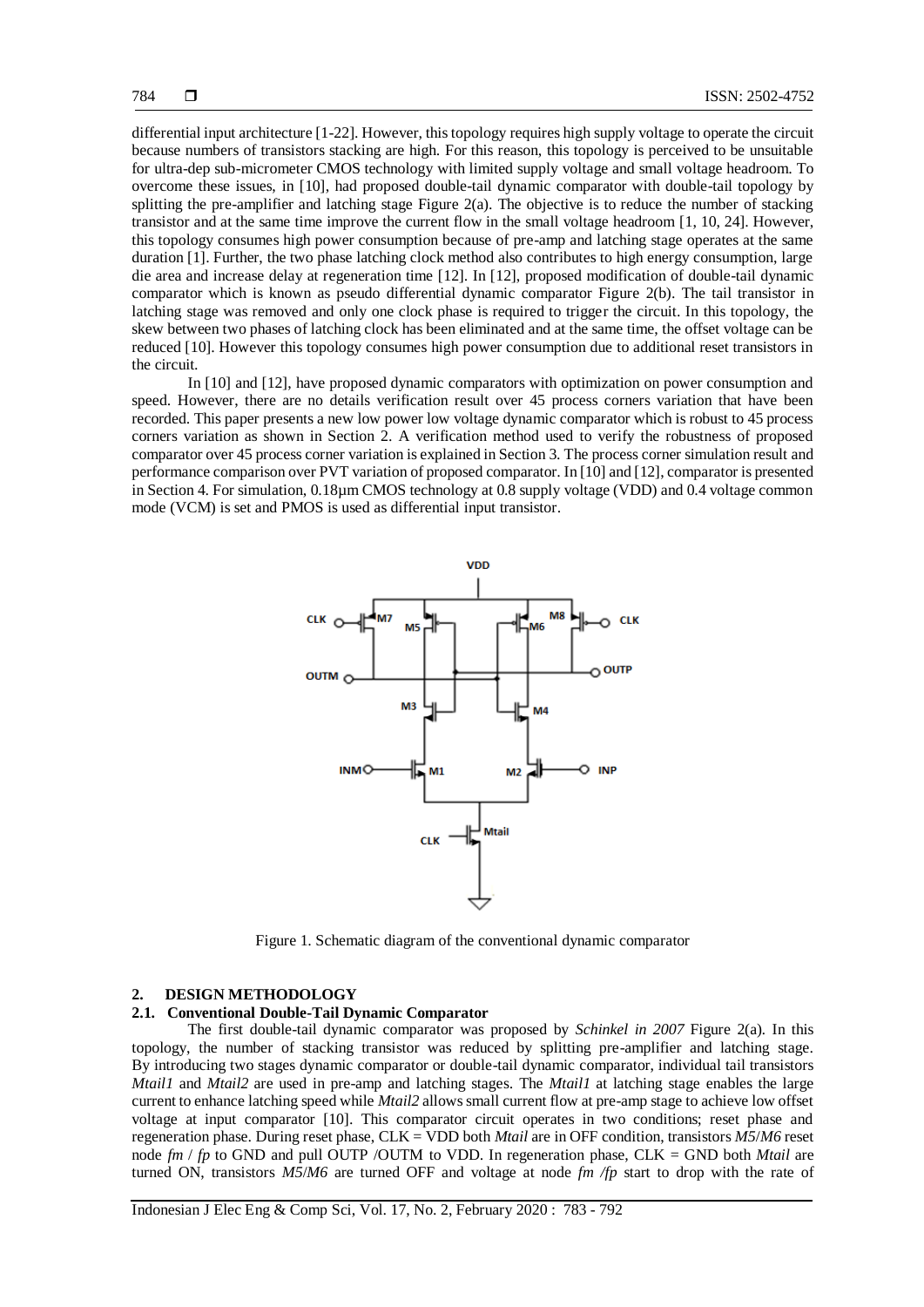785

*IMtail1*/C*fm*(*fp*). During this time, a voltage different at node *fm* and *fp* is developed and it becomes a gain to the latch state. This topology has less kickback noise due to the isolation between input and output node [1-10]. However, this topology consumes high power because of pre-amp and latching stage start to operate at the same duration [1-25]. Further, the two phase latching clock method also contributes to high energy consumption, large die area and increase delay at regeneration time [10].



Figure 2. Schematic of (a) Schinkel's comparator (b) Paik's comparator

# **2.2. Pseudo Differential Dynamic Comparator**

In [12], proposed pseudo differential dynamic comparator Figure 2(b). The design is based on Schinkel's 2007 comparator with modification on the tail transistor in latching stage. In this design, only one clock phase is required to trigger the circuit. The latching stage is triggered by signal from output of a preamplifier [12]. The operations of this comparator are similar to conventional double-tail dynamic comparator which begins by resetting phase in pre-amplifier and followed by regeneration phase. During reset phase, CLK = VDD, *M3/M4* are OFF while *M5/6* are ON. Then, the output pre-amplifier node *fm/fp* will be reset to ground. Thus, *M7/M8* at latching stage turns ON and pulls node *OUTM/OUTP* to VDD while *M13/M14* and *M15/M16* are turned off causing latching phase not to be activated. When CLK=GND, regeneration phase, *M3/M4* are ON while *M5/6* are OFF. The drain current *M3/M4* is determined by input voltage at INP and INM. The different rate of current flow per time at node *A/B* develops high voltage different as time passes by. It becomes an input gain to the latching stage. In this topology, the skew between two phases of latching clock has been eliminated and at the same time, the offset voltage can be reduced [10].

#### **2.3. Low Voltage Low Power Comparator Design**

From the performance of process corner simulation result in Paik and Schinkel comparator, we proposed new low voltage low power comparator as given in Figure 3. The improvement focuses on power consumption and delay during PVT variation as shown in Table 3. Due to good performance of Paik's comparator, some modifications have been done in order to improve the power consumption and delay of the circuit when it operates with 0.8V voltage supply and 0.8mV input voltage different (∆Vin). The same topology in Paik's comparator was used in this comparator but transistor *M13/M14* was removed. In Paik's comparator, this transistor is used to reset the node *A* and *B* to reduce mismatch between *M15/M16.* However, this feature is not necessary in medium speed because it induced additional power consumption and delay.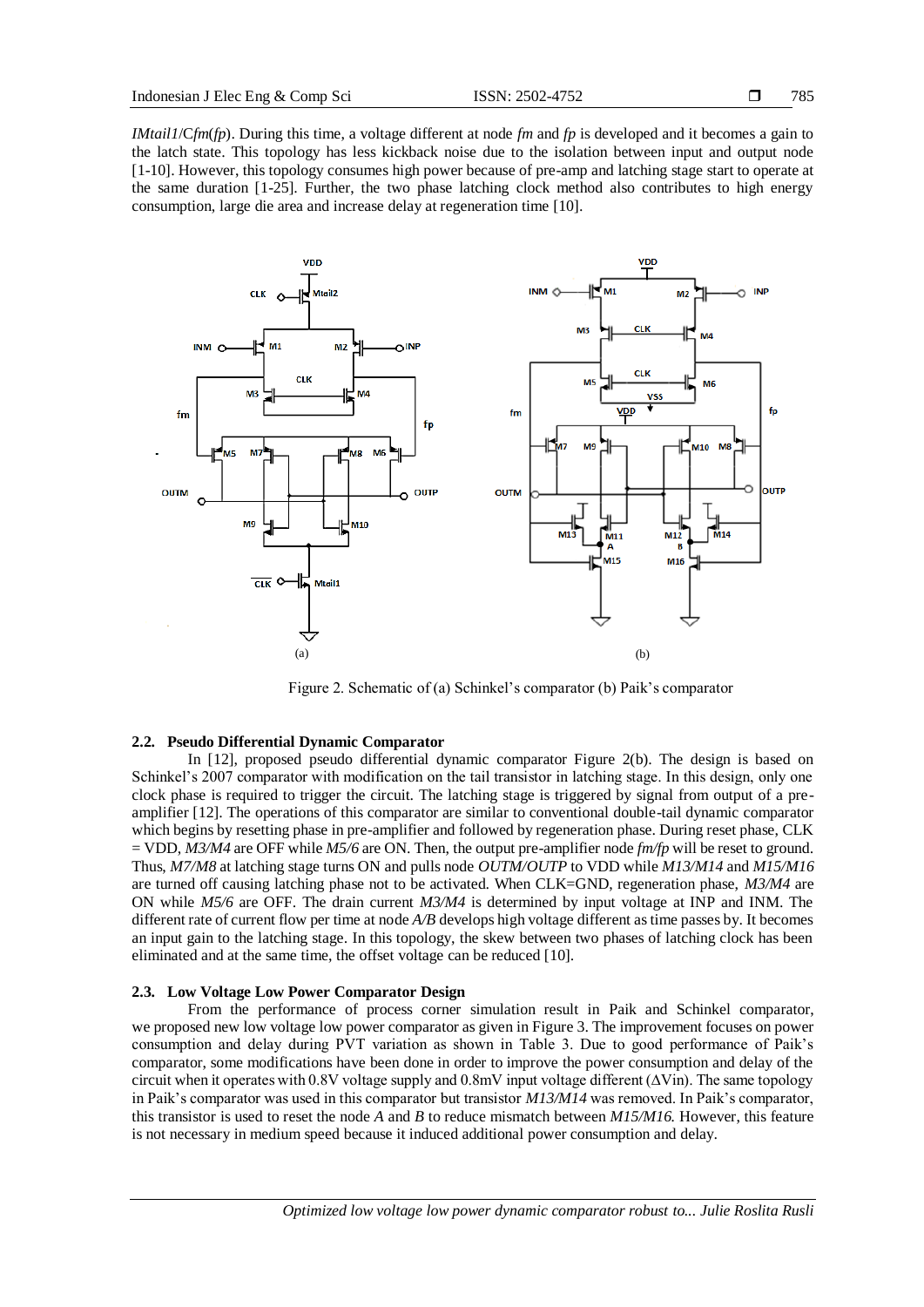

Figure 3. Schematic of proposed comparator'

# **2.4. PVT Verification Method**

To verify the performance of each comparator, test setup as in Table 1 was used during 45 corner simulation. The clock frequency was set to 2 MHz and the period of each test sequence is set to 1µS. Both differential input positive (INP) and input negative (INM) are set in two worst condition of  $\Delta$ Vin, small  $\Delta$ Vin = 800 $\mu$ V and big  $\Delta$ Vin = 800mV. This worst condition of  $\Delta$ Vin selected based on the maximum and minimum different of input voltage for the proposed comparator which are 800mV and 800µV. The minimum input different  $800\mu$ V is the 1/2 LSB for 10 bits digital output. The four values of input voltage are used to create input test pattern (small  $\Delta \text{V}$ in = 800µV and big  $\Delta \text{V}$ in = 800mV) as shown in Figure 4. For test pattern (big ΔVin), as shown in Figure 4, the test sequence 2, the INP is set at voltage 800mV and INM is set at voltage 0V. For test pattern (small  $\Delta$ Vin), as shown in Figure 4, the test sequence 3, the INP is set at voltage 400.4mV and INM is set at voltage 399.6mV. The order of test sequence in Table 1 is set based on the transition of input level in worst case condition. From the sequence we can observe the performance of the comparator in the worst case condition of input different and variation of process, voltage and temperature.

To verify the robustness of the circuit through fabrication process, voltage and temperature (PVT) variation, 45 process corner simulations is required. In corner simulation setup, PVT parameter was set to fabrication process corner (FS; SS; SF; TT; FF), voltage supply (VDD) (720mV; 800mV; 880mV) and temperature (0°C; 27°C; 100°C). The parameter of VDD is based on 10% voltage variation and temperature is based on low temp 0°C room temp 27°C and high temp 100°C. The detail of transistor condition over process corner variation is stated in Table 2. For process F, transistor is operating at high speed and at the same time consumes high power while for S process; transistor is in worst speed and low power condition.



Figure 4. Waveform of input test pattern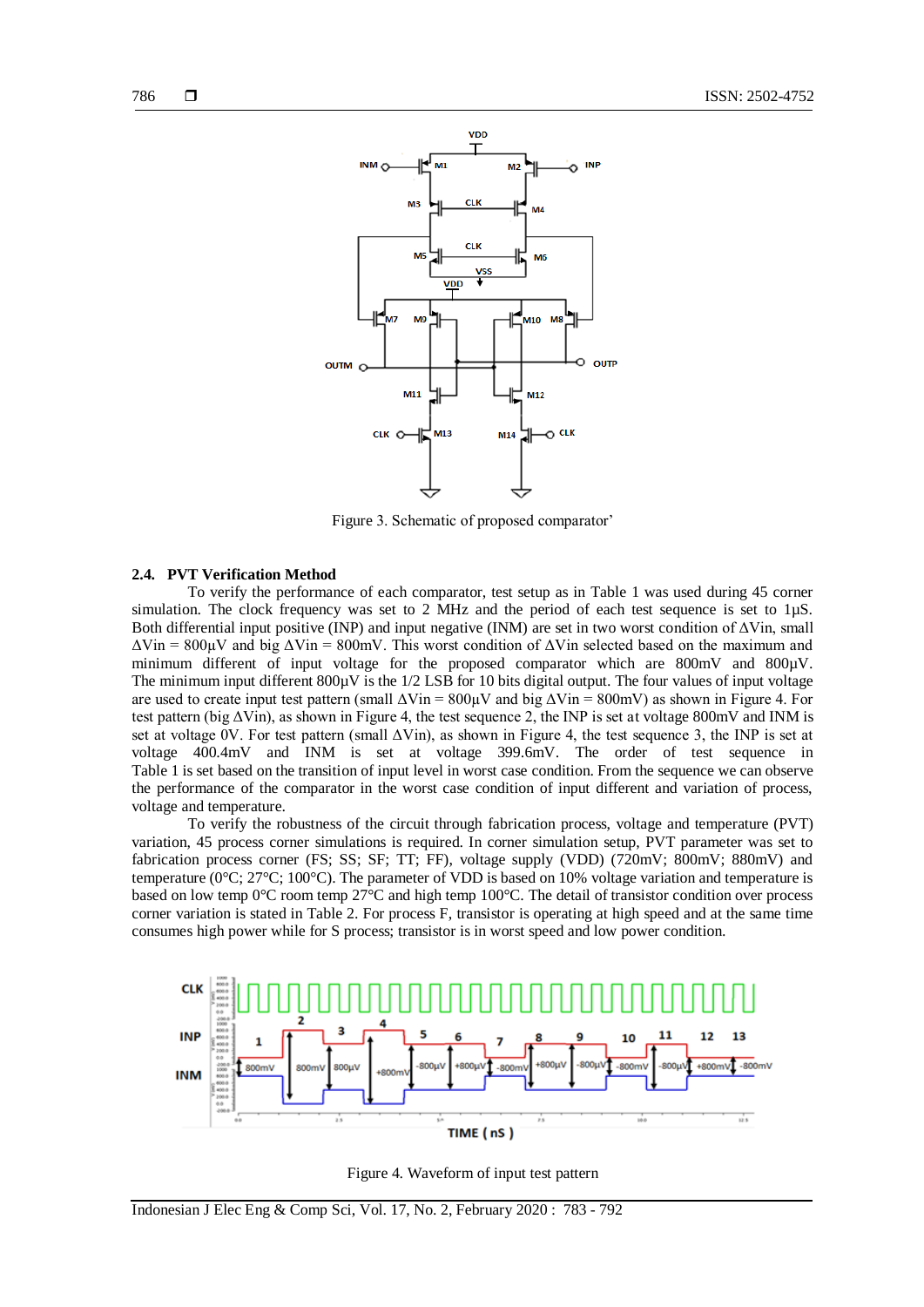| raone 1. Betans of Input Test betup |                  |          |          |                                             |  |  |  |
|-------------------------------------|------------------|----------|----------|---------------------------------------------|--|--|--|
| Test                                | Time             | Input    |          | Voltage Input                               |  |  |  |
| Sequence                            | Period $(\mu S)$ | INP(mV)  | INM(mV)  | <b>Different</b>                            |  |  |  |
|                                     | $0-1$            | $\Omega$ | 800      | $-\Delta \text{V}$ in = -800mV              |  |  |  |
|                                     | $1-2$            | 800      | 0        | $+\Delta \text{V}$ in = $+800$ mV           |  |  |  |
| 3                                   | $2 - 3$          | 400.4    | 399.6    | $+\Delta \text{V}$ in = $+800$ uV           |  |  |  |
| 4                                   | $3-4$            | 800      | $\theta$ | $+\Delta \text{V}$ in = $+800$ mV           |  |  |  |
| 5                                   | $4 - 5$          | 399.6    | 400.4    | $-\Delta \text{V}$ in = -800µV              |  |  |  |
| 6                                   | $5-6$            | 400.4    | 399.6    | $+\Delta \text{V}$ in = $+800 \mu \text{V}$ |  |  |  |
|                                     | $6 - 7$          | $\Omega$ | 800      | $-\Delta \text{V}$ in = $-800$ mV           |  |  |  |
| 8                                   | $7 - 8$          | 400.4    | 399.6    | $+\Delta \text{V}$ in = $+800 \mu \text{V}$ |  |  |  |
| 9                                   | $8-9$            | 399.6    | 400.4    | $-\Delta \text{V}$ in = $-800 \mu \text{V}$ |  |  |  |
| 10                                  | $9-10$           | $\Omega$ | 800      | $-\Delta \text{V}$ in = $-800$ mV           |  |  |  |
| 11                                  | $10-11$          | 399.6    | 400.4    | $-\Delta \text{V}$ in = $-800 \mu \text{V}$ |  |  |  |
| 12                                  | 11-12            | 800      | 0        | $+\Delta \text{V}$ in = $+800$ mV           |  |  |  |
| 13                                  | 12-13            | $\theta$ | 800      | $-\Delta \text{V}$ in = $-800$ mV           |  |  |  |

Table 1. Details of Input Test Setup

Table 2. Standard Fabrication Process Corner Parameter

| Corner Parameter | Condition              |                        |  |  |
|------------------|------------------------|------------------------|--|--|
|                  | <b>NMOS</b>            | <b>PMOS</b>            |  |  |
| FF               | $FAST - high mobility$ | $FAST - high mobility$ |  |  |
| SS               | SLOW - low mobility    | SLOW - low mobility    |  |  |
| TТ               | TYPICAL - nominal      | TYPICAL - nominal      |  |  |
| FS               | $FAST - high mobility$ | SLOW - low mobility    |  |  |
| SF               | SLOW - low mobility    | $FAST - high mobility$ |  |  |

#### **2.5. Power Consumption and Delay Measurement Method**

To measure average power consumption from the comparator circuits, the expression (1) was set in Calculator tools in Virtuoso Visualization Analysis XL and Analog Design Environment (ADE). In calculator windows, select option *average* from Function Panel for measuring average power consumption, and then choose *IT* from Schematic Selection Toolbar for *transient current*. The *V20/PLUS* in (1) represents voltage supply for comparator circuit. To measure the maximum and minimum power consumption, the expression (1) needs to be set in process corner simulation setup. Worst case delay measured at voltage VDD/2 is shown in Figure 5.

*(average (IT("/V20/PLUS")) \* 0.8)* (1)

 $\overline{z}$ Maximum Delay of  $CLK$ comp. output. Signal **Joltage**  $0.0$  $501.0$  $500.0$  $500.5$  $501.5$ Time (nS)

Figure 5. Maximum delay process corner simulation result of proposed comparator

# **3. SIMULATION RESULT AND DISCUSSION**

The simulation result and comparison of the proposed design with *Paik's* and *Schinkel's* comparator is presented in this section.

#### **3.1. Functional Simulation**

Figure 6 shows 45 process corner simulation of proposed comparator design. The comparator passes all 45 process corner in clock frequency 2MHz. As shown in Figure 6, the proposed design able to operate in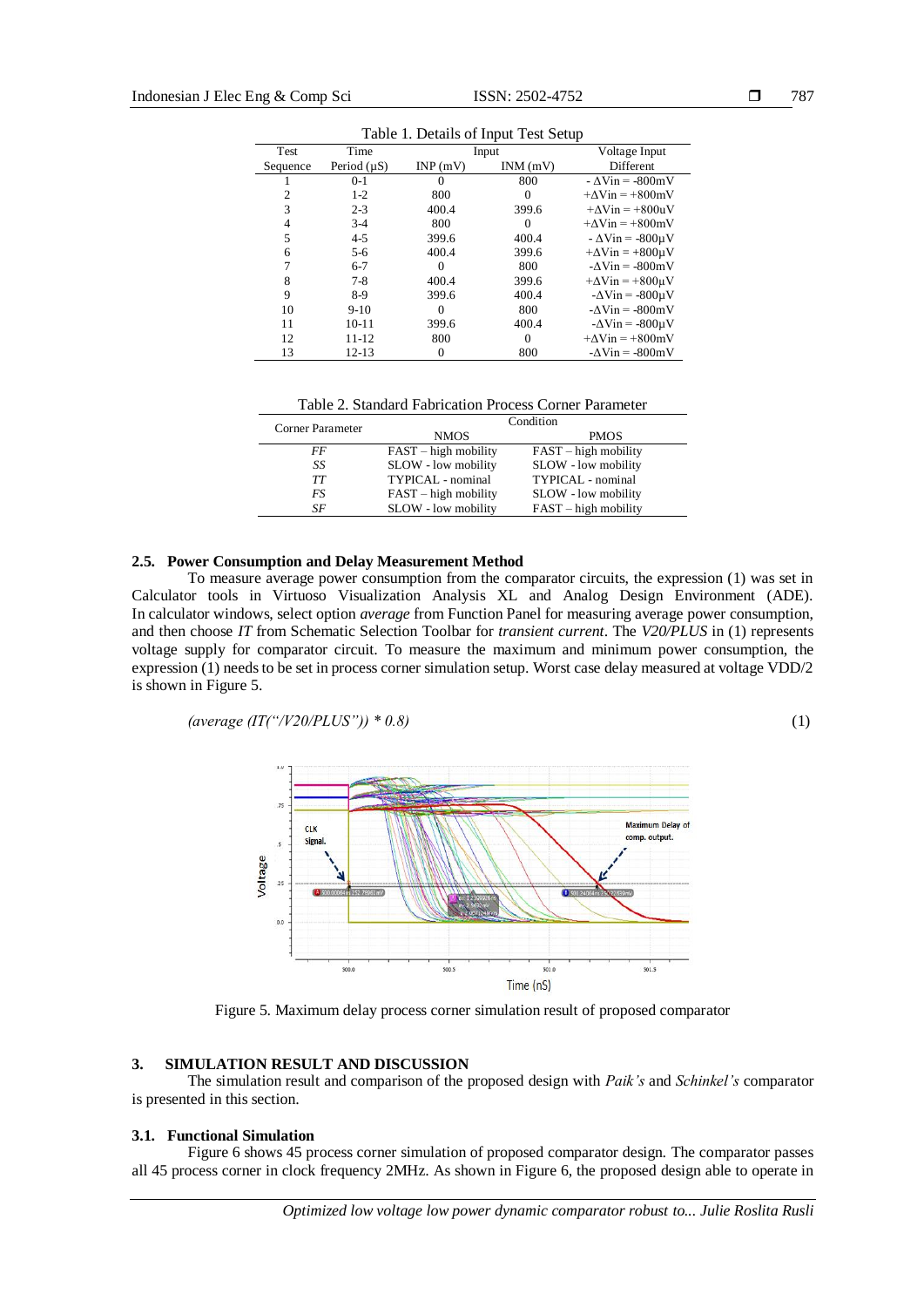critical input sequence set in INP /INM signal. The output positive OUTP and output negative OUTN will reset high to VDD and toggle to 0V referring to INP /INM signal and every negative edge of clock CLK signal.



Figure 6. 45 Process corner simulation result of proposed comparator

Figure 7 shows details of 45 process corners simulation result from *Schinkel's* comparator circuit. The details of failure capture in output positive (OUTP) signal. From the simulation result, it failed at 3 process corners which are at  $(SS;800m\overline{V};0^{\circ}\overline{C})$ ,  $(FS;720m\overline{V};0^{\circ}\overline{C})$ , and  $(SF;720m\overline{V};0^{\circ}\overline{C})$ .

For process corner  $(FS;720mV;0°C)$ , failure occurred in test sequence number (3, 6, 8, 9,11). The failure occurred in minimum positive input INP is 400.4mV. At this process corner variation, transistor NMOS is set in high mobility, transistor PMOS is in low mobility, VDD supplies is set to 10% lower than nominal VDD 720mV and low temperature 0°C. The transistor PMOS take longer time to operate in weak condition and results in low gain at input latch.

For (SS;800mV;0<sup>o</sup>C) process corner, the failure occurred at test sequence number (3, 6, 8, 9). The failure occurred in minimum positive input INP is 400.4mV. At this process corner variation, transistor NMOS and PMOS both set in low mobility, VDD supplies is set to nominal VDD 800mV and low temperature 0°C. The weak condition of both transistor cause longer time required to operate.

For  $(SS;720mV;0°C)$  process corner, the failure occurred at test sequence number (5, 8). The failure occurred in minimum positive input INP is 400.4mV and minimum negative input INP is 399.6mV. At this process corner variation, transistor NMOS and PMOS both set in low mobility, VDD supplies is set to 10% lower than nominal VDD 720mV and low temperature 0°C. Transistors take longer time to operate in weak condition and results in low gain at input latch. From the test sequence 3, 5, 6, 8, 9, 11 we can detect the existence of offset voltage in *Schinkel's* comparator which affects the performance while operating in FS and SS process corner, VDD 800mV and 720mV, temperature 0°C condition.

Figure 8 shows the corner simulation result from Paik's comparator circuit in [4]. From the corner simulation result, Paik's comparator able to compare the sequence of input different set according to test setup in Table 1. However, at test sequence 5, 9, 11 which at input different  $800\mu$ V, we can see the delay occurred in OUTN. The delay will increase the power consumption of the comparator circuit. The details of power consumption during worst case condition are presented in Table 3.



Figure 7. 45 process corners simulation result of *Schinkel's* comparator circuit with failing at 3 process corners which are at  $(FS:720mV:0°C)$ . (SS;720mV; 0°C ) and (SF;880mV;100°C).



Figure 8. 45 corners simulation result of *Paik's* comparator circuit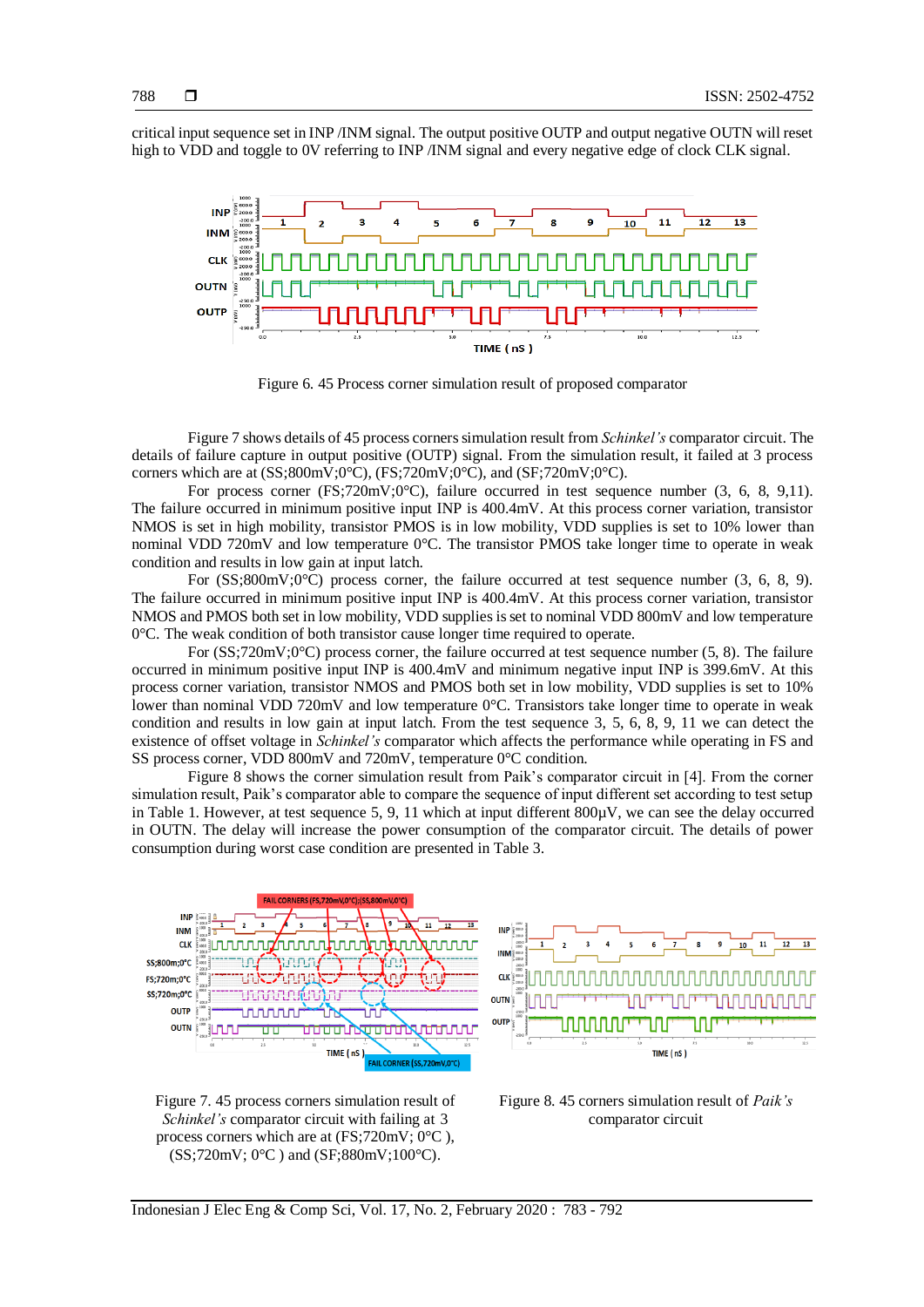The comparison of average power consumption versus different input voltage  $(\Delta V\text{in})$  at typical corner simulation of proposed comparator with *Paik's* and *Schinkel's* comparator is tabulated in Figure 9 (a). During typical corner simulation, proposed comparator is able to reduce the average power consumption from Schinkel's comparator up to 60% and 18% from Paik's comparator while operating in small ΔVin=800µV. At ΔVin = 800mV, average power consumption of proposed comparator is reduced to 48% from *Paik's* comparator and 62% from *Schinkel's* comparator. Figure 9(b) depicts the simulated regeneration delay versus differential input voltage ( $\Delta$ Vin). At  $\Delta$ Vin= 800 $\mu$ V, delay for proposed comparator is 60% faster than *Schinkel's* comparator and 18% faster than *Paik's* comparator. The delay of all comparators in Figure 9(b) decreases when ΔVin is greater than 0.7V.



Figure 9. (a) Average power consumption (nW) versus different input voltage (ΔVin) at typical corner simulation, (b) Delay regeneration time (nS) versus different input voltage  $(\Delta \text{Vir})$  at typical corner simulation

#### **3.2. Performance Comparison**

Table 3 shows comparison of proposed comparator with *Paik's* and *Schinkel's* comparator. From the 45 process corner simulation, the maximum average power consumption of proposed comparator at (VDD=880mV; Temp.=100°C; Process Corner = FF) is 77nW, which is 87% lower than *Paik's* comparator and 73% lower than *Schinkel's* comparator. Besides the minimum average power consumption at VDD = 720V, temp.= 0°C and SS process corner is 33nW, 26% lower than *Paik's* comparator and 57% lower than *Schinkel's* comparator. The maximum delay of comparator at corner parameter VDD =  $880 \text{mV}$ , temp. =  $100^{\circ}$ C, FF process corner is 1.2nS when the input different is 800mV. It reduces to 250pS at VDD=720mV, temp. =0°C, SS process corner [14-26].

| Table 3. Performance Comparison over PVT Variation                                                      |                  |                  |                  |  |  |  |
|---------------------------------------------------------------------------------------------------------|------------------|------------------|------------------|--|--|--|
| <b>Comparator Configuration</b>                                                                         | Schinkel's       | Paik's           | Proposed         |  |  |  |
|                                                                                                         | Comparator       | Comparator       | Comparator       |  |  |  |
| <b>CMOS Technology</b>                                                                                  | $0.18 \mu m$     | $0.18 \mu m$     | $0.18 \mu m$     |  |  |  |
| Supply Voltage                                                                                          | 0.8V             | 0.8V             | 0.8V             |  |  |  |
| Clock Frequency                                                                                         | 2 MHz            | 2 MHz            | 2 MHz            |  |  |  |
| Max. Average Power consumption<br>$(VDD=0.88V; Temp. = 100°C; Process FF)$                              | 288 nW           | $600 \text{ nW}$ | 77 nW            |  |  |  |
| Min. Average Power consumption<br>(VDD= $0.72V$ ; Temp.= $0^{\circ}$ C; Process SS)                     | $87 \text{ nW}$  | $50 \text{ nW}$  | $36 \text{ nW}$  |  |  |  |
| Max Regeneration Delay; $\Delta \text{Vir}=800 \text{mV}$<br>$(VDD = 0.72V; Temp = 0°C; Process SS)$    | $1.3 \text{ nS}$ | $1.5 \text{ nS}$ | $1.2 \text{ nS}$ |  |  |  |
| Min Regeneration Delay; $\Delta \text{Vir}=800 \text{mV}$ ,<br>$(VDD=0.88V; Temp. = 100°C; Process FF)$ | 298pS            | $293$ pS         | $250 \text{ pS}$ |  |  |  |

# **4. CONCLUSION**

In this paper, we have presented a verified new dynamic comparator with low voltage and low power performance. Proposed comparator passed all 45 process corner simulations with significant improvement of power consumption during worst case condition compared to *Paik's* and *Schinkel's* comparators. From the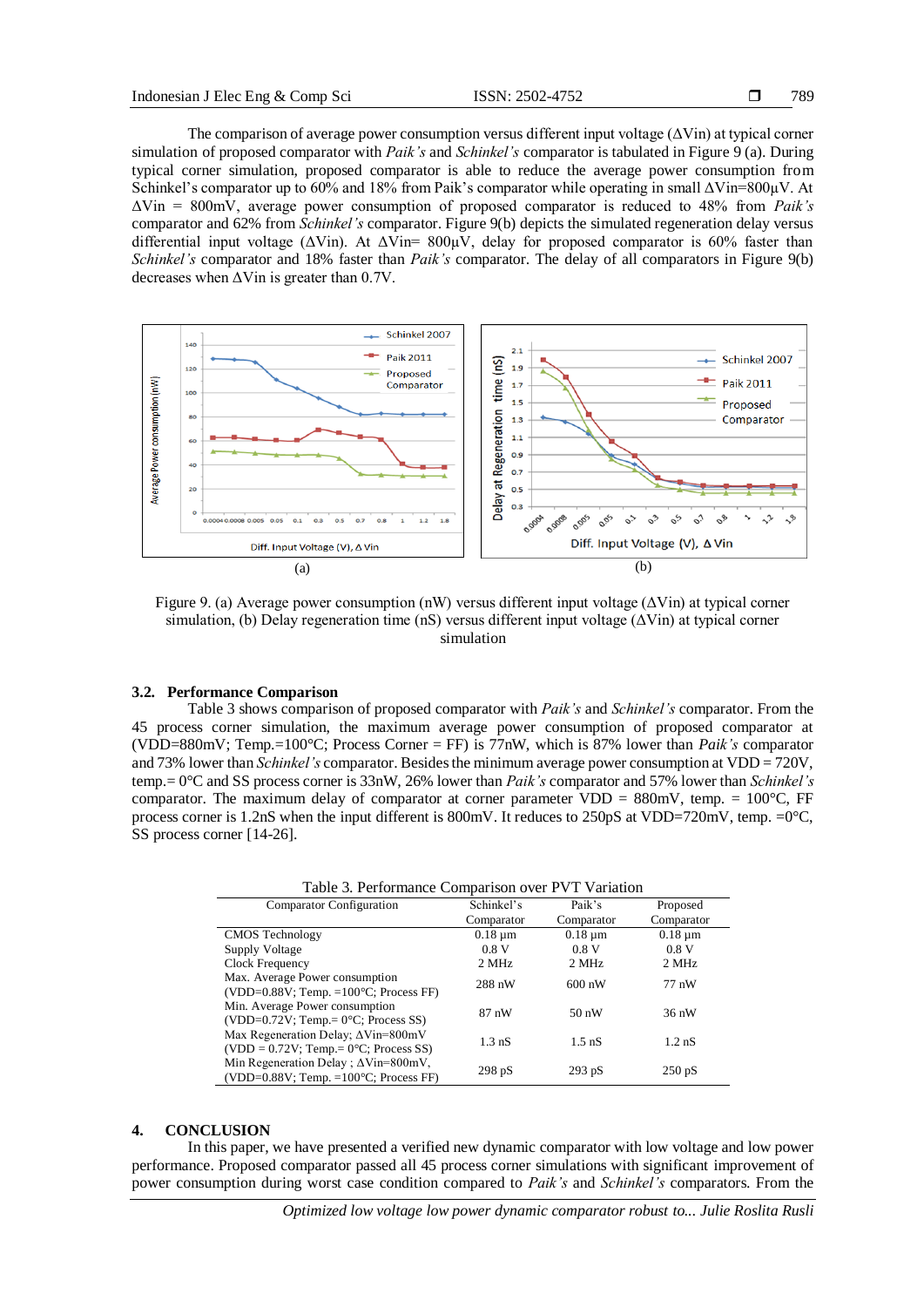simulation of maximum worst case condition, the average power consumption of proposed comparator is 77nW which is 87% lower than Paik's comparator and 73% lower than Schinkel's comparator. The regeneration delay is improved 7% compared to Schinkel's and 20% than Paik's comparator. At the minimum worst case condition during ΔVin 800µV, average power consumption is 36nW and regeneration delay is 250 pS. In typical condition simulation, the average power consumption of proposed comparator is 69% lower from *Schinkel's* comparator and 18% from *Paik's* comparator. It can be concluded that the performance of proposed comparator improved in term of power consumption during the typical and worst case condition compared to Paik's and Schinkel's comparators. At the same time, the appropriate PVT verification method during the design stage is required in order to verify the robustness of low power low voltage dynamic comparator.

#### **ACKNOWLEDGEMENTS**

The authors acknowledge University Putra Malaysia (UPM) for supporting this research work under supervision, fund by FRGS Grant (5540076) Kementerian Pelajaran Malaysia, Institute of Advanced Technology Malaysia (ITMA), Universiti Kuala Lumpur British Malaysia Institute and MIMOS in which this work was possible.

#### **REFERENCES**

- [1] H. S. Bindra, C. E. Lokin, D. Schinkel, A. Annema and B. Nauta, "A 1.2V Dynamic Bias Latch-Type Comparator in 65-nm CMOS With 0.4mV Input Noise." *IEEE Journal of Solid State Circuits,* 2018.
- [2] S. Babayan and R.Lotfi, "Analysis and Design of a Low-Voltage Low-Power Double-Tail Comparator"*. IEEE Trans. On VLSI System,* Vol. 22, No. 2,pp.343-352*,* 2014.
- [3] M.Elzakker, E.Tuijil, P.Geraedts, D, Schinkel, E.A.M.Klumperink and B.Nauta, "A 10-bit Charge-Redistribution ADC Consuming 1.9uW at 1 MS/s," *IEEE Journal of Solid-State Circuits,* Vol. 45,pp. 1007-1015, 2010.
- [4] S. Brenna and A. Bonfanti, "A 6-fJ/conversion-step 200-kSps asynchronous SAR ADC with attenuation capacitor in 130nm CMOS*," Analog Integr. Circ. Sig. Process,* vol. 81.pp.181-194, 2014.
- [5] Gisela de La F.C, Guillermo E. F.V, Victor R. G. and A. Diaz-Mendez1 "A new CMOS comparator robust to process and temperature variations for SAR ADC converters," *Analog Integr Circ Sig Process*, vol. 90, pp 301–308, 2017
- [6] V. Stopjakova, M. Rakus, M. Kovac, D. Arbet, L. Nagy, M. Sovcik and M. Potocny, "Ultra-low voltage analog IC design: challenges, methods and examples," *Rasioengineering*, VOL.27, NO.1, 2018.
- [7] R. Benschwartz*,* P. Sakthivel, "A Process Variation Tolerant OTA Design for Low Power ASIC Design," *Circuits and Systems*, vol. **7**, pp 956-970, 2016.
- [8] M. Shoniker, O. Oleynikov, B. F. Cockburn, J. Han, M. Rana and W. Pedrycz, "Automatic Selection of Process Corner Simulations for Faster Design Verification," *IEEE Trans. On Computer-Aided Design of Integrated Circuits and Systems,* 2018.
- [9] M. Shoniker, B. F. Cockburn, J. Han and W. Pedrycz, "Minimizing the Number of Process Corner Simulations during Design Verification," *Design Automation & Test in Europe Con. & Exhibit,* 2015.
- [10] D. Schinkel, E. Kensink, E.Klumperink, E. Van Tuijl and B. Nauta, "A Double-Tail Latch-Type Voltage Sense Amplifier with 18ps Setup+Hold Time,*" in Proc. IEEE Int. Solid-State Circuits Conf. Dig. Tech. Papers, Feb. 2007, pp. 314-415,* 2007.
- [11] Julie R. Rusli, Noor Shelida Salleh, Masnita M. Isa, KY Tan and Suhaidi Shafie, "Analysis of Power Consumption SAR-ADC Dynamic Comparator," *Journal Technology UTM, eISSN 2180-3722*, 2016.
- [12] D. Paik, M. Miyahara and A.Matsuzawa,"*An Analysis on a Pseudo-Differential Dynamic Comparator with Load Capacitance Calibration*," *in ASIC (ASICON), IEEE 9th International Conference, pp. 461 – 464,* 2011.
- [13] L.F. Rahman, M. I. Reaz, C. C. Yin, M. Marufuzzaman and M. A. Rahman, "A High-Speed and Low-Offset Dynamic Latch Comparator," *Hindawi Publishing Corporation, The Scientific World Journal,* Volume 2014*,* 2014.
- [14] Julie Roslita Rusli, R. M. Sidek, Hasmayadi Abdul Majid, Wan Zuha Wan Hassan, Mohd Amrallah Mustafa, Suhaidi Shafie, "Design and Verification of Low Voltage Low Power Dynamic Comparator over PVT Variation," *Proc. Of the 2018 IEEE 5th International Conference on Smart Instrumentation,(ICSIMA2018),* 2018.
- [15] Hai Huang, Hongda Xu, Brian Elies and Yun Chiu, "A Non-Interleaved 12-b 330-MS/s Pipelined-SAR ADC With PVT-Stabilized Dynamic Amplifier Achieving Sub-1-dB SNDR Variation," *IEEE Journal of Solid-State Circuits,*  Vol. 52, No.12*,* 2017.
- [16] Abdullah El-Bayoumi, Hassan Mostafa and Ahmed M.Soliman, "A new 16-bit low-power PVT-calibrated time-based differential Analog-to-Digital Converter (ADC) circuit in CMOS 65nm technology," *2015 IEEE International Conference on Electronics, Circuits and Systems (ICECS),* 2015.
- [17] B. Vidya, G.Gowrilakshmi, P. Sasikumar, "Design and Implementation of 8-Bit SAR ADC with Built-in-Self-Calibration and Digital-Trim Technique," *International Journal of Advanced Research in Electrical Electronics and Instrumentation Engineering,* Vol. 4, Issue 11*,* 2015.
- [18] Hao Xu, Asad A.Abidi, "Analysis and Design of Regenerative Comparators for Low Offset and Noise," *IEEE Transactions on Circuy 44its and System-I: Regular Papers,* Vol.66, No 8*,* 2019.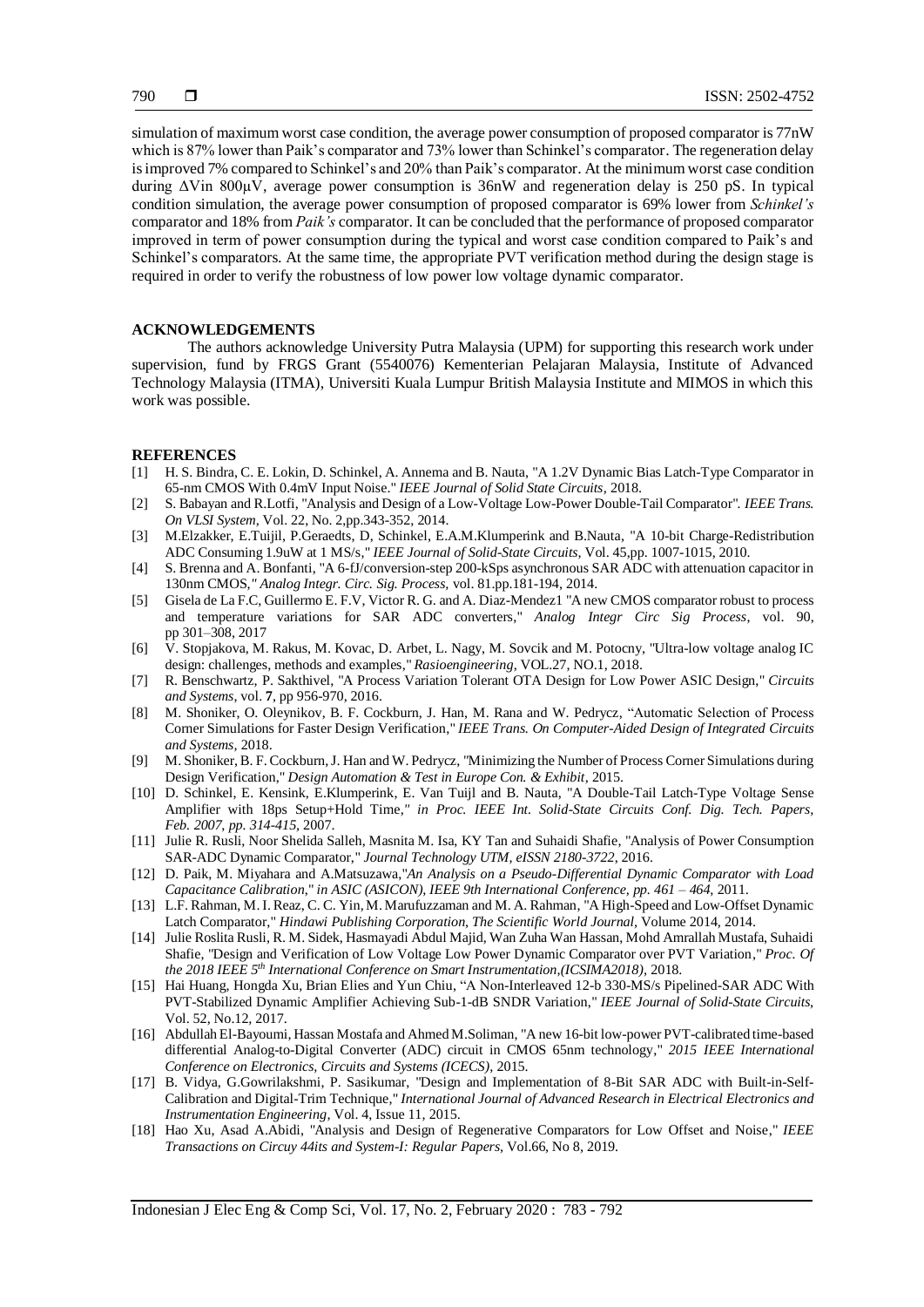- [19] Fernando Paixao Cortes, Eric Fabris, Sergio Bampi, "Analysis and design of amplifiers and comparators in CMOS 0.35um technology," *Microelectronics Realiblity (2004)657-664,* 2004.
- [20] Saurav Chakraborty, Abhijit Mallik, Chandan Kumar Sarkar, "Subtreshold Performance of Dual-Material Gate CMOS Devices and Circuits for Ultralow Power Analog/Mixed-Signal Applications," *IEEE Transactions on Electron Devices,* Vol.55, No.3*,* 2008.
- [21] Yao Wang, Haibo Wang, Guangjun Wen, "Design Techniques for Ultra Low Voltage Comparator Circuits," *Journal of Circuits, Systems and Computers,* Vol.24, No.1, 2015.
- [22] Vijay Savani, N.M. Devashrayee, "Analysis and design of low-voltage low-power high-speed double tail current dynamic latch comparator," *Analog Integr. Circ. Signal Processing*, vol. 93, pp. 287-298, 2017.
- [23] A. Rabiei, A. Najafizadeh, A. Khalafi, S.M. Ahmad, "A new ultra low power high speed dynamic comparator," *2015 23rd Iranian Conference on Electrical Engineering,* 2015.
- [24] A.Rezapour, H. Shamsi, H. Abbasizadeh, K.Y. Lee, "Low Power High Speed Dynamic Comparator," *2018 IEEE International Symposium on Circuits and Systems,* 2018.
- [25] Aakash. S, Anisha. A, Jaswanth Das G., Abhiram T, Anita J.P., "Design of a low power, high speed double tail comparator," *2017 International Conference on circuits Power and Computing Technologies,* 2017.
- [26] Rahman, L. F., Reaz, M. M. I., Restu, W. I. I., Marufuzzaman, M., & Sidek, L. M., "Design and analysis of high gain low power CMOS comparator," *Indonesian Journal of Electrical Engineering and Informatics*, 6(4), 471-476, 2018.

## **BIOGRAPHIES OF AUTHORS**



Julie Roslita Rusli received the Bachelor of Engineering (Electrical and Electronics) from University of Lincoln in 2001. From 2002 to 2004, she was with Intel Malaysia (M) Sdn. Bhd as a Validation Engineer in Board Design Center Malaysia. He received the Master of Science (Electronics Engineering) from Universiti Putra Malaysia in 2011. She is a Lecturer in Universiti Kuala Lumpur British Malaysia Institute since 2004 until present. Currently her pursuing PhD in area Mix Signal IC Design. His current research is on Ultra Low Power SAR ADC.



Suhaidi Shafie received the Bachelor of Engineering (Electrical and Electronics) from University of the Ryukyus, Japan in 2000. From 2000 to 2002, he was with ALPS Electric (M) Sdn. Bhd. He received the Master of Engineering (Electrical and Electronics) from Tokyo University of Agriculture and Technology, and the Doctor of Engineering (Nanovision) from Shizuoka University in 2005 and 2008, respectively. He is an Associate Professor in Universiti Putra Malaysia and the Head of Functional Devices Laboratory. Dr. Suhaidi is working in Mix Signal IC Design and Solar Energy research. His current projects include Ultra Low Power SAR ADC and High Efficiency Dye Sensitized Solar Cell. He is was the chapter chair of IEEE Circuits and Systems Malaysia Chapter and actively involves in IEEE CAS and Malaysia Chapters activities.



Roslina Mohd Sidek received the B.Sc. degree in Electrical Engineering from The George Washington University, Washington D.C in 1990, the M.Sc. degree in Microelectronics Systems Design in 1993 and Ph.D. degree in Microelectronics in 1999, both from University of Southampton, U.K. She joined Universiti Putra Malaysia, Malaysia as a lecturer in 1999. Her research interests include Semiconductor Devices and Modelling, Integrated Circuit (IC) Design, Fabrication and Testing as well as Nanoelectronics.



Hasmayadi Abdul Majid received the Bachelor of Engineering (Computer and Information System) from International Islamic University Malaysia in 2001. He received the Master of Electrical Engineering from Universiti Teknologi Malaysia in 2011. He is employed by MIMOS Berhad, a National Strategic Agency for Electronic and ICT since 2001. He is a Staff Engineer in Analog and Mixed Signal Group. Mr. Hasmayadi is working on SAR ADC specializing on Comparator and ADC reference generator. His current projects include 11-bit Single-input SAR ADC and 12-bit Differential-input SAR ADC.